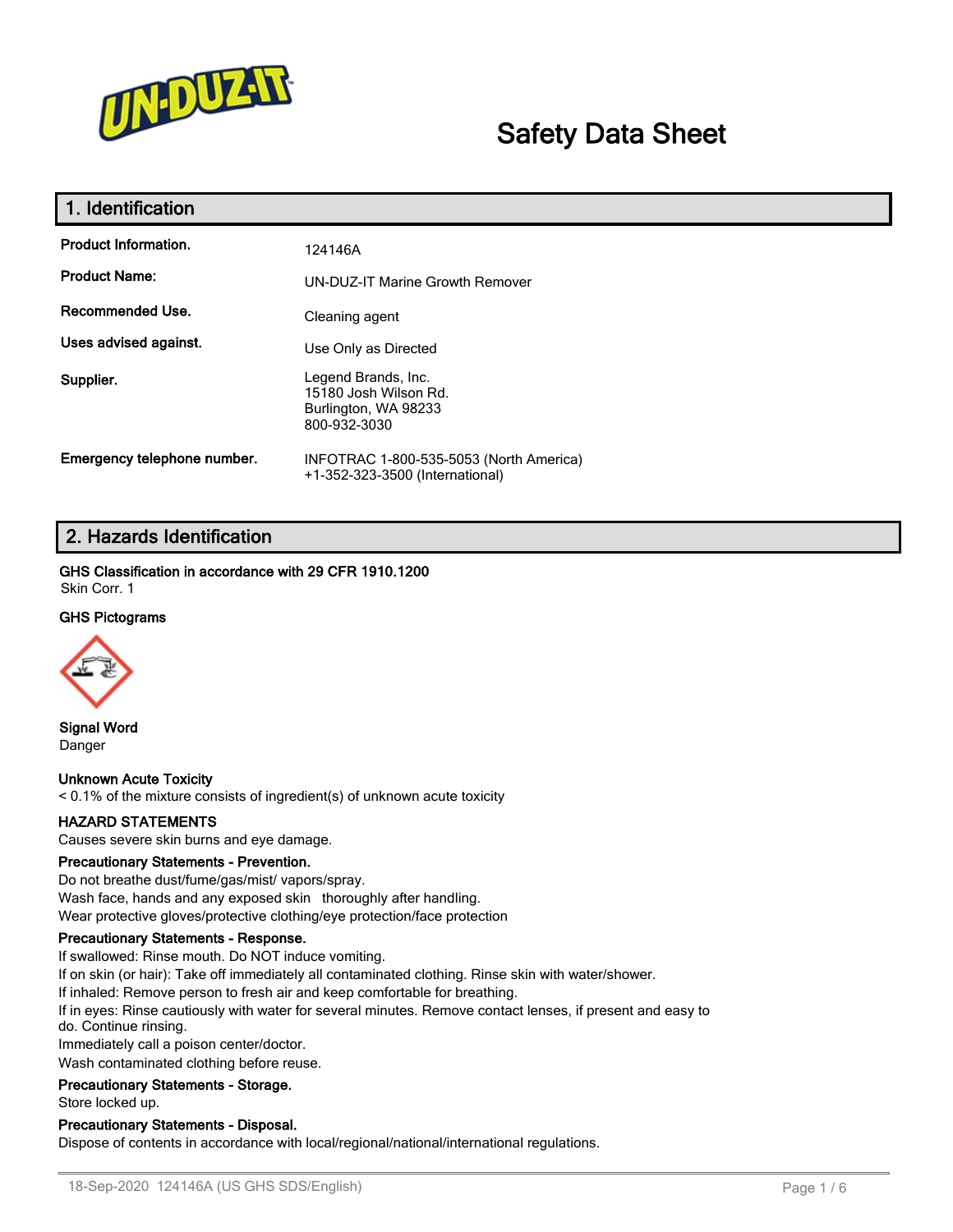### 18-Sep-2020 124146A (US GHS SDS/English) Page 2 / 6

### **3. Composition/Information on Ingredients**

### **Chemical Name CAS-No. Wt. %**

The product contains no substances known to be hazardous to health in concentrations which need to be taken into account.

The exact percentage (concentration) of composition has been withheld as a trade secret.

### **4. First-aid Measures**

### **Description of first-aid measures.**

#### **General advice.**

Call a physician if irritation develops or persists. Immediate medical attention is required. Show this safety data sheet to the doctor in attendance.

#### **Inhalation.**

Move to fresh air. If symptoms persist, call a physician. If not breathing, give artificial respiration.

#### **Skin contact.**

Wash off immediately with soap and plenty of water. Remove all contaminated clothes and shoes. Call a physician immediately.

#### **Eye contact.**

Rinse thoroughly with plenty of water for at least 15 minutes and consult a physician. Remove contact lenses, if present.

#### **Ingestion.**

Do NOT induce vomiting. Never give anything by mouth to an unconscious person. Call a physician immediately. Gently wipe or rinse the inside of the mouth with water.

#### **Symptoms.**

See Section 2.2, Label Elements and/or Section 11, Toxicological effects.

#### **Notes to physician.**

Treat symptomatically.

#### **5. Fire-fighting Measures**

#### **Extinguishing media.**

#### **Suitable extinguishing media.**

Use extinguishing measures that are appropriate to local circumstances and the surrounding environment. Use water spray, fog, Carbon dioxide (CO<sub>2</sub>), foam or dry chemical.

#### **Extinguishing media which shall not be used for safety reasons.**

High volume water jet.

#### **Special hazards arising from the substance or mixture.**

Hazardous decomposition products formed under fire conditions.

#### **Advice for firefighters.**

As in any fire, wear self-contained breathing apparatus pressure-demand, MSHA/NIOSH (approved or equivalent) and full protective gear.

### **6. Accidental Release Measures**

#### **Personal precautions, protective equipment and emergency procedures.**

#### **Personal precautions.**

Avoid contact with skin, eyes and clothing. Ensure adequate ventilation, especially in confined areas. Do not breathe vapors or spray mist.

#### **Advice for emergency responders.**

Use personal protection recommended in Section 8.

#### **Environmental precautions.**

Prevent further leakage or spillage if safe to do so. Do not allow material to contaminate ground water system. Prevent product from entering drains. See Section 12 for additional Ecological information.

#### **Methods and materials for containment and cleaning up. Methods for Containment.**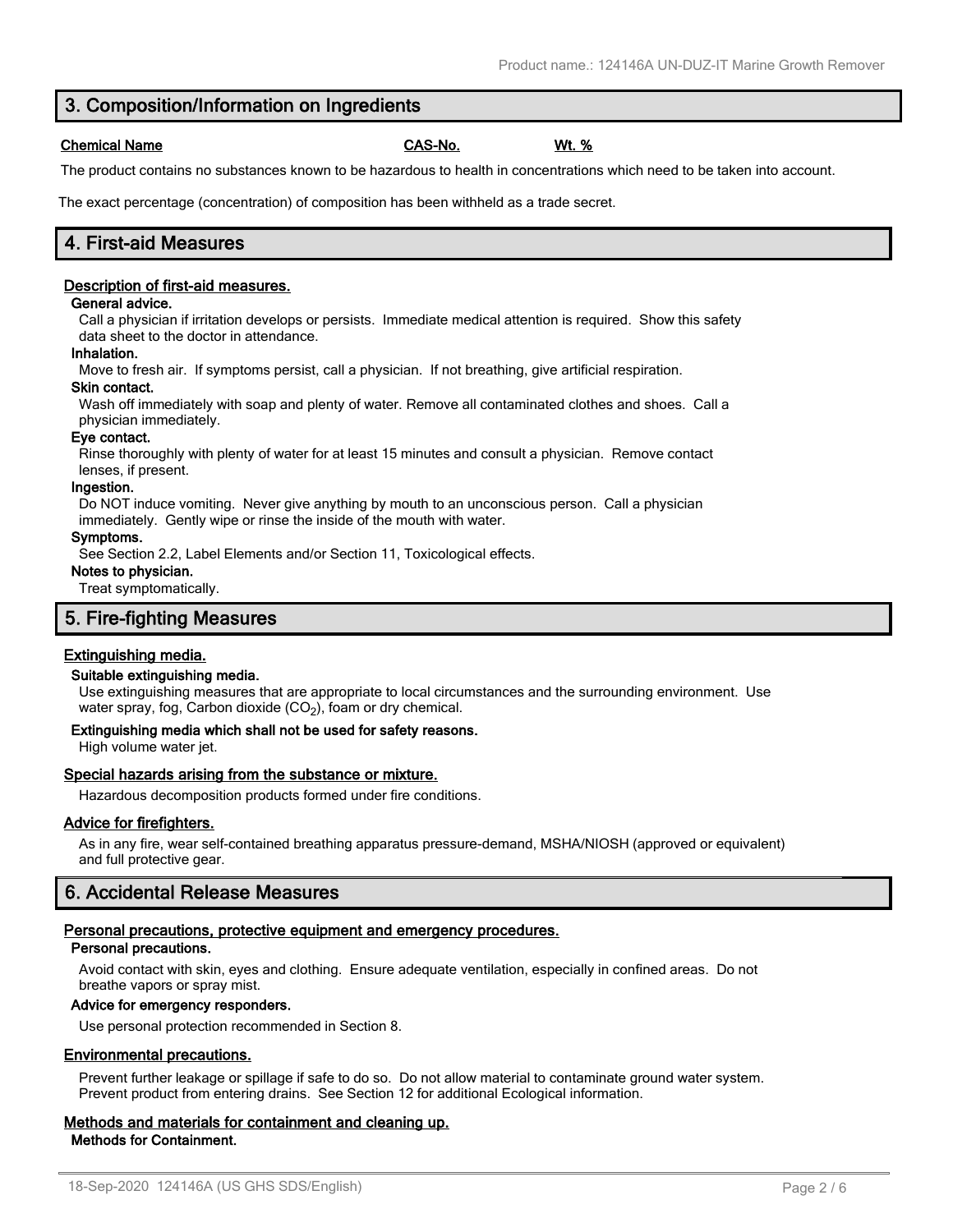Prevent further leakage or spillage if safe to do so. Pick up and transfer to properly labeled containers. Use personal protective equipment.

#### **Methods for cleaning up.**

Use personal protective equipment as required.

#### **Reference to other sections.**

See section 8 for more information.

#### **7. Handling and Storage**

#### **Conditions for safe storage, including any incompatibilities.**

#### **Advice on safe handling.**

Handle in accordance with good industrial hygiene and safety practice. Wash hands before breaks and immediately after handling the product.

#### **Hygiene measures.**

See section 7 for more information.

#### **Storage Conditions.**

Keep containers tightly closed in a cool, well-ventilated place. Store in original container.

| <b>Ingredients with Occupational Exposure Limits</b> |                      |                       |                     |                         |
|------------------------------------------------------|----------------------|-----------------------|---------------------|-------------------------|
| <b>Chemical Name</b>                                 | <b>ACGIH TLV-TWA</b> | <b>ACGIH-TLV STEL</b> | <b>OSHA PEL-TWA</b> | <b>OSHA PEL-CEILING</b> |

Contains no substances with occupational exposure limit values.

**TLV = Threshold Limit Value TWA = Time Weighted Average PEL = Permissible Exposure Limit STEL = Short-Term Exposure Limit N.E. = Not Established**

#### **Engineering Measures.**

Ensure adequate ventilation, especially in confined areas. Showers, eyewash stations, and ventilation systems.

#### **Personal protective equipment.**

#### **Eye/Face Protection.**

Safety glasses with side-shields.

#### **Skin and body protection.**

Wear impervious rubber clothing if needed to prevent contact with liquid material. Wear suitable protective clothing.

#### **Respiratory protection.**

In case of insufficient ventilation wear suitable respiratory equipment.

#### **9. Physical and chemical properties.**

#### **Information on basic physical and chemical properties.**

| <b>Physical state</b>                 | Liquid                |
|---------------------------------------|-----------------------|
| Appearance                            | transparent           |
| Color                                 | green                 |
| Odor                                  | acrid                 |
| <b>Odor Threshold</b>                 | No Information        |
| рH                                    | 0.6                   |
| Melting/freezing point., °C (°F)      | No Information        |
| Flash Point., °C (°F)                 | No Information        |
| Boiling point/boiling range., °C (°F) | 100 - 100 (212 - 212) |
| <b>Evaporation rate</b>               | No Information        |
| <b>Explosive properties.</b>          | No Information        |
| Vapor pressure.                       | No Information        |
| Vapor density.                        | No Information        |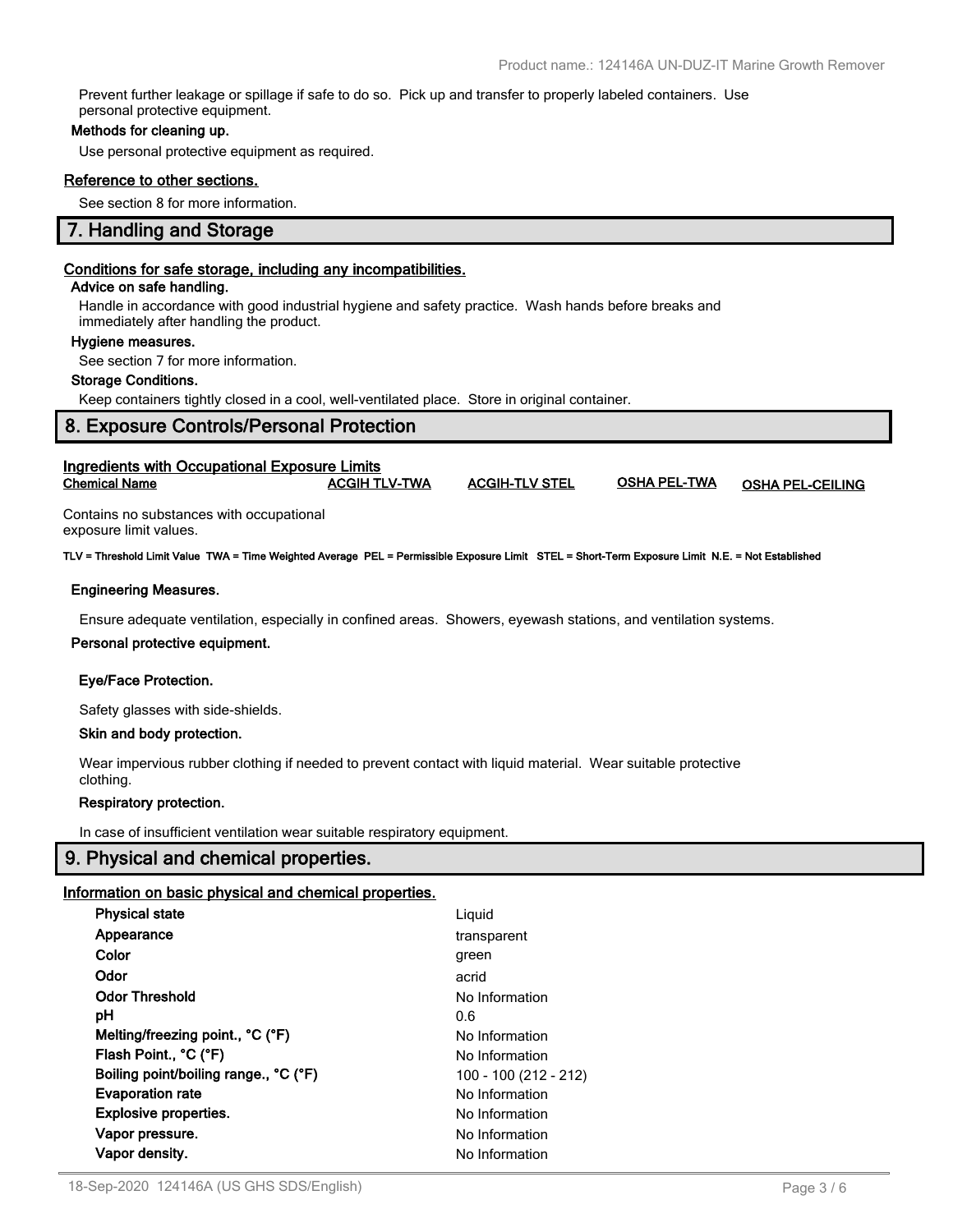| Specific Gravity. (g/cm <sup>3</sup> )    | 1.160          |
|-------------------------------------------|----------------|
| Water solubility.                         | soluble        |
| <b>Partition coefficient.</b>             | No Information |
| Autoignition temperature°C                | No Information |
| Decomposition Temperature °C.             | No Information |
| Viscosity, kinematic.                     | No Information |
| Other information.                        |                |
| Volatile organic compounds (VOC) content. | No Information |
| Density, Ib/gal                           | 9.433          |

### **10. Stability and Reactivity**

#### **Reactivity.**

Stable under normal conditions.

#### **Chemical stability.**

Stable under recommended storage conditions.

#### **Possibility of hazardous reactions.**

None known based on information supplied.

### **Conditions to Avoid.**

Direct sources of heat.

#### **Incompatible Materials.**

Aldehydes. Ketones. Sodium hypochlorite. Acids. Alcohols. Oxidizing agents.

#### **Hazardous Decomposition Products.**

None known.

#### **11. Toxicological Information**

#### **Information on toxicological effects. Acute toxicity.**

**Product Information**

No Information

### **CAS-No. Chemical Name LD50 Oral LD50 Dermal LC50 Inhalation**

No information available

N.I. = No Information

#### **Skin corrosion/irritation.**

No Information

**Eye damage/irritation.**

No Information

### **Respiratory or skin sensitization.**

No Information

### **Ingestion.**

No Information

### **Germ cell mutagenicity.**

No Information

#### **Carcinogenicity.** No Information

**Reproductive toxicity.** No Information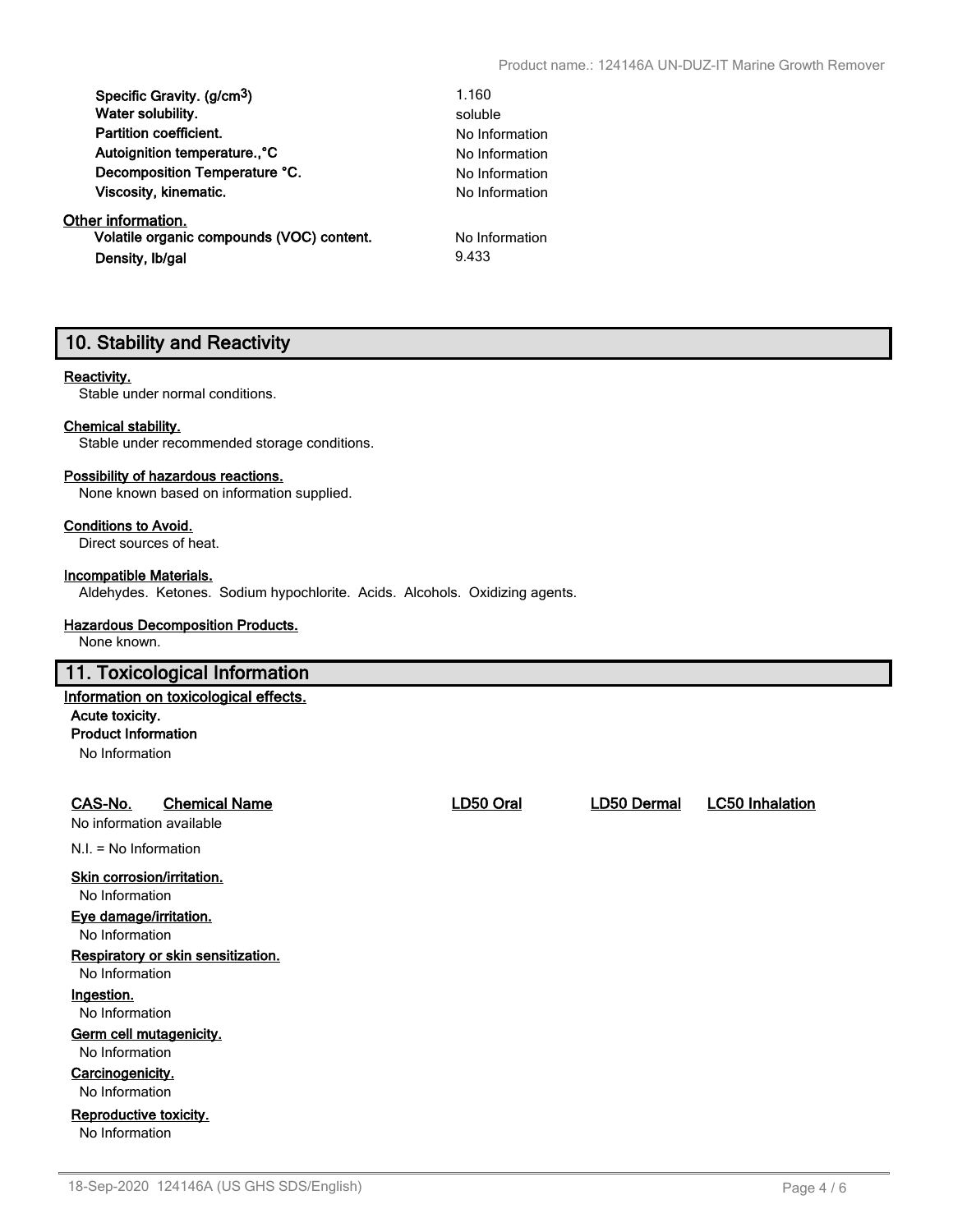#### **Specific target organ systemic toxicity (single exposure).**

No Information

#### **Specific target organ systemic toxicity (repeated exposure).**

#### No Information **Aspiration hazard.**

No Information

#### **Primary Route(s) of Entry**

No Information

### **12. Ecological Information**

#### **Toxicity.**

0.00% of the mixture consists of ingredient(s) of unknown aquatic toxicity **Ecotoxicity effects.**

#### **Persistence and degradability.**

No data are available on the product itself.

#### **Bioaccumulative potential.**

Discharge into the environment must be avoided.

#### **Mobility in soil.**

No information

#### **Other adverse effects.**

No information

### **13. Disposal Considerations**

#### **Waste Disposal Guidance.**

Disposal should be in accordance with applicable regional, national and local laws and regulations.

| 14. Transport Information |                |
|---------------------------|----------------|
| <u>DOT</u>                | No Information |
| <b>IMDG</b>               | No Information |
| <u>IATA</u>               | No Information |

### **15. Regulatory Information**

### **International Inventories:**

| <b>TSCA</b>          |  |
|----------------------|--|
| <b>DSL</b>           |  |
| <b>DSL/NDSL</b>      |  |
| <b>EINECS/ELINCS</b> |  |
| <b>ENCS</b>          |  |
| <b>IECSC</b>         |  |
| <b>KECI</b>          |  |
| <b>PICCS</b>         |  |
| <b>AICS</b>          |  |
| <b>NZIoC</b>         |  |
| <b>TCSI</b>          |  |
|                      |  |